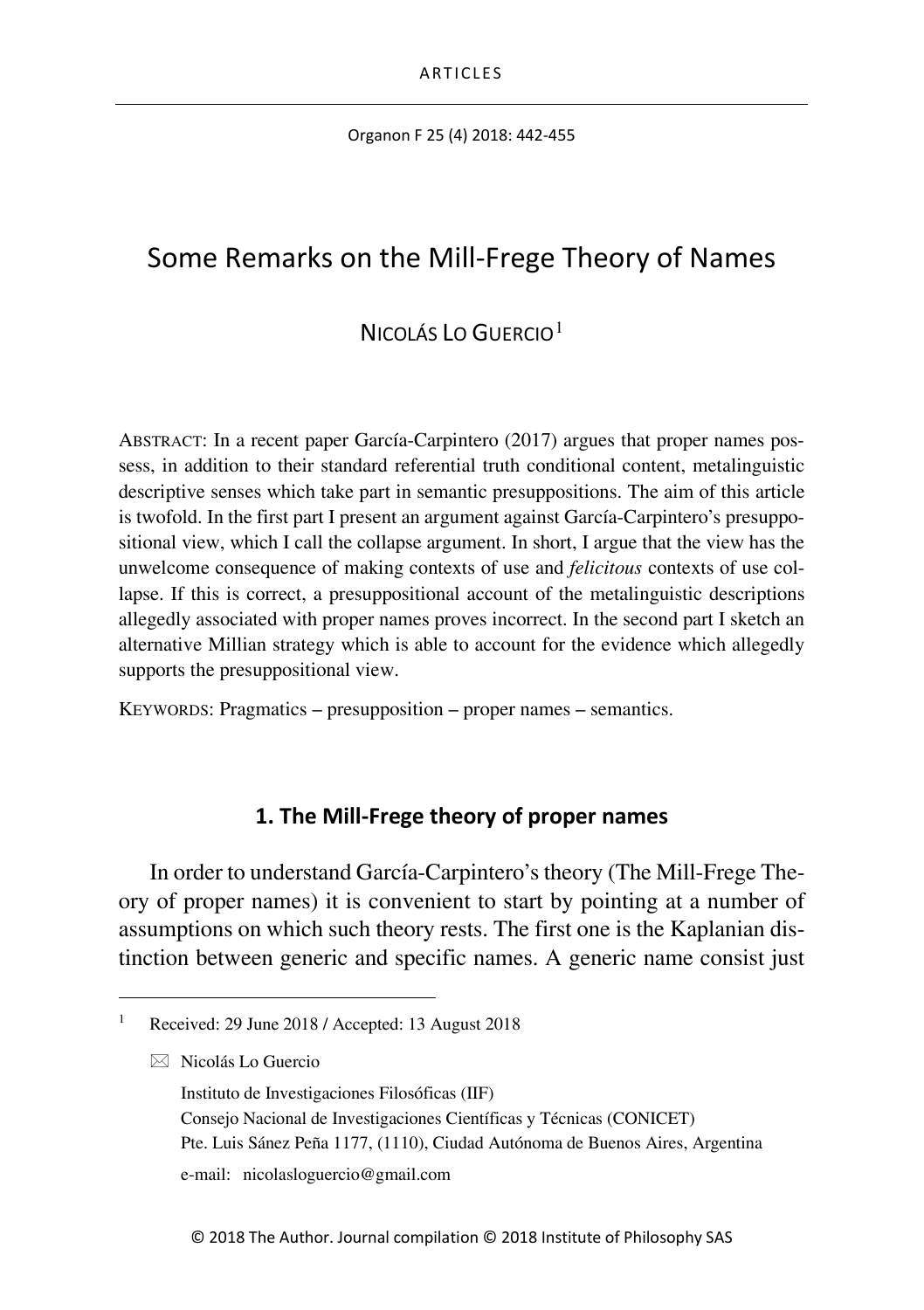in a phonological or orthographical articulation, i.e. a pattern of sounds or ink-marks. Specific names, in turn, are individuated by an historical event, to wit, the act of naming by means of which the name was created (I'll say a little bit more about acts of naming below). Crucially, for García-Carpintero names that occur bare in argument position are *specific* names, not generic ones. The second assumption is Properism, roughly the view that all the objects named *John* possess different specific names, say *John*1, *John*<sub>2</sub>, *John*<sub>3</sub>…, which share the same phonological and orthographical articulation.[2](#page-1-0) Finally, García-Carpintero adopts a way of understanding the semantics/pragmatics divide according to which the semantic dimension is not restricted to the truth conditional realm but it comprehends "any meaning feature belonging to a type constitutive of the nature of languages (so that any attempt at characterizing a possible language having any chance of being the actual language of a population which overlooks that type of feature is thereby inadequate)…" (García-Carpintero 2000, 112).

With this in mind, let's now summarize the main points of the Mill-Frege view. First, the view is token-reflexive: concrete referents are ascribed to name-tokens, namely concrete actual or possible uses of expressions, as opposed to the more standard Kaplanian occurrences (cf. García-Carpintero 1998; 2000 for a discussion of the token-reflexive view). Second, the view is Millian in the following sense: it grants that the only truth conditional contribution of a name-token to the utterance of which it takes part is its referent. Thus, unlike some forms of descriptivism, the Mill-Frege theory does not claim that names are *synonymous* with definite descriptions, metalinguistic or otherwise. Still, proper names are *semantically* associated with descriptive metalinguistic senses, which figure in semantic presuppositions triggered by tokens of them. What takes us to the third point: the Mill-Frege theory maintains that a token **n** of a specific proper name  $N_i$  carries a semantic presupposition of the form ' $x$  is the unique individual picked out in the act of naming instituting the *Ni*-appellative practice to which **n** belongs' (García-Carpintero 2017, 26). This presupposition is an instance of a schematic rule, which is said to be part of the linguistic knowledge of any competent speaker, of the form

<span id="page-1-0"></span><sup>&</sup>lt;sup>2</sup> The view contrasts with Commonerism, viz. the position that all Johns share the same name.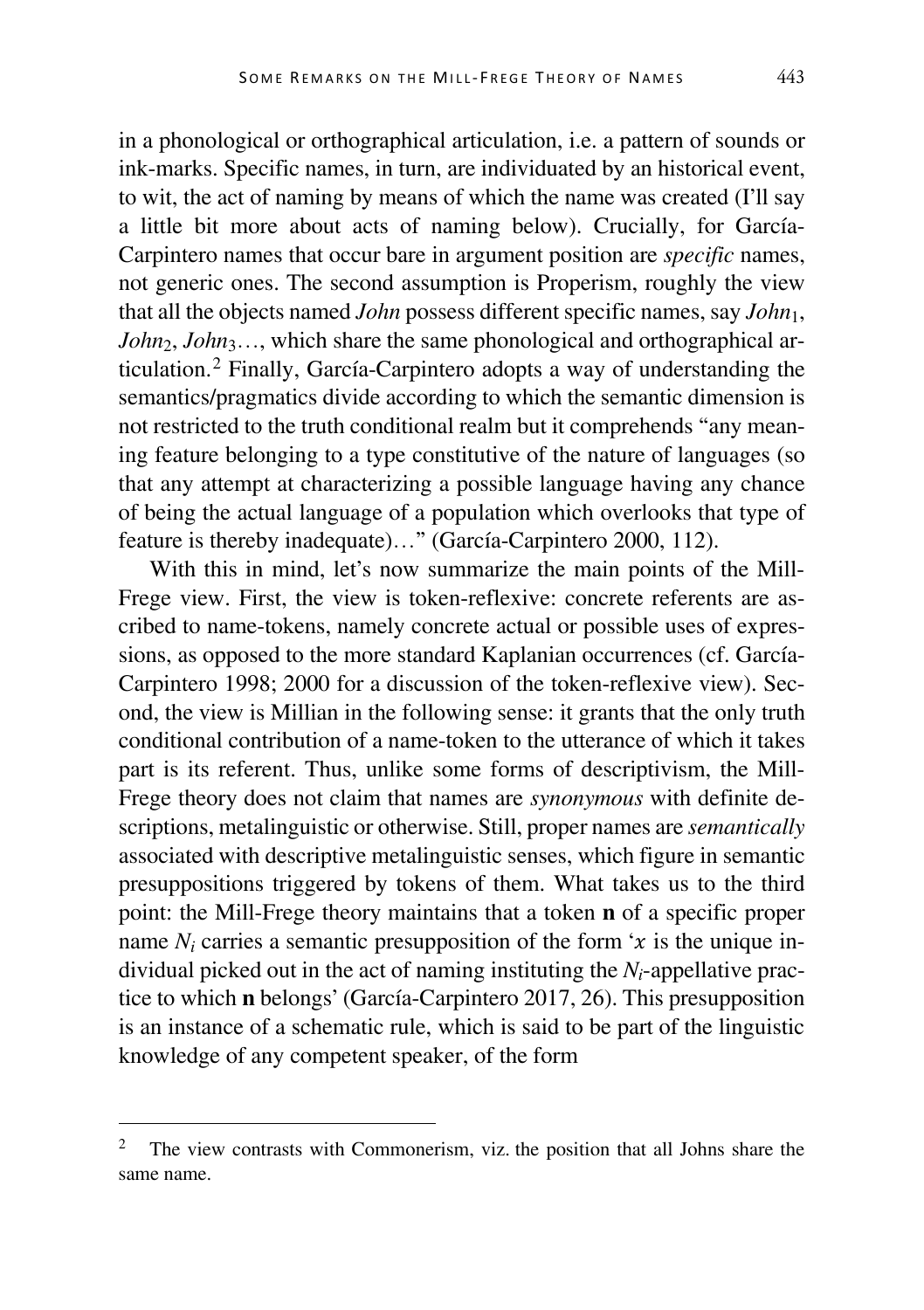$N_i$  = For any use n of proper name  $N_i$ , n refers to *x* if and only if *x* is the unique individual picked out in the act of naming instituting the *Ni*-appellative practice to which n belongs. (García-Carpintero 2017, 26)

García-Carpintero adopts a Stalnakerian view on presuppositions. Very roughly, on this view an utterance presupposes a proposition  $p$  if it is inappropriate unless *p* belongs to the common ground, that is, to the set of propositions commonly accepted by the conversational partners (otherwise it has to be accommodated by the audience). Stalnaker's view is considered a pragmatic view, usually opposed to the semantic, Strawsonian view on presuppositions. According to García-Carpintero, however, Stalnaker's approach is compatible with the existence of some presuppositions being semantic in the traditional sense (cf. García-Carpintero 2000 and 2016). Very roughly, an utterance (semantically) presupposes a proposition *p* if (i) the truth of  $p$  is required for the utterance to have a truth value and (ii) the presupposition is triggered by the conventional meaning of some expression in the sentence. On the Mill-Frege view presuppositions associated with proper names are semantic in exactly that sense: they are triggered by the conventional meaning of the name and their truth is required for the name to refer, hence for the utterance to possess a truth value.

We already said in which sense the theory is Millian. The last paragraph makes it clear in which sense it is Fregean: on the one hand, the view contends that names are *semantically* associated with descriptive senses, which are part of the linguistic knowledge shared by competent speakers; on the other hand, the view has it that descriptive senses *fix the reference*, i.e. they figure in semantic presuppositions the truth of which is required for the name to refer, thus for the utterance to have a truth value.

Let me end this brief summary by saying a few words on *acts of naming*. On the Mill-Frege theory acts of naming are 'purposeful events, instituting linguistic conventions, appellative practices' (García-Carpintero 2017, 16), thereby creating a new *specific* name and fixing a referent for it. Acts of naming can be explicit or implicit. In the former case, they constitute a directive speech act, a plea or request to create a new expression, i.e. to conventionally associate a given object with a generic name (a phonological or orthographical articulation) and to conform future practice to that convention. In the latter case the name comes into existence just by being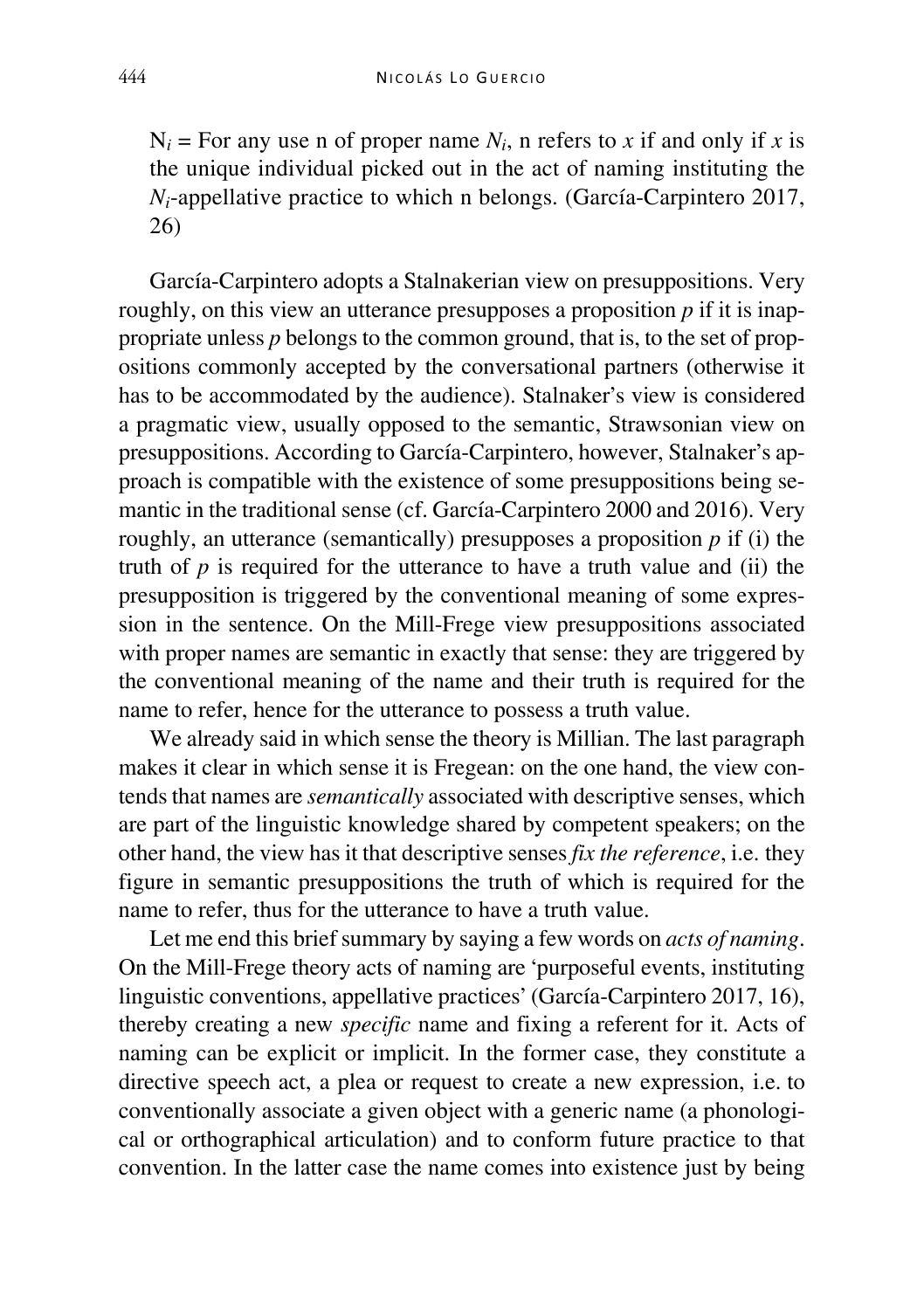presumed to exist, provided that the community goes along with that presumption. Finally, acts of naming can be successful or not. When they are, a new *specific* name comes into existence, and the relevant object becomes the semantic referent of that name.

These are the main theses of the Mill-Frege theory. With these in mind I will discuss, in the next section, what I think is the main problem for this presuppositional approach to proper names.

#### **2. The collapse argument**

In line with the tradition (Karttunen 1974, Stalnaker 1974) we can think of presuppositions as restrictions on appropriate or felicitous contexts of use. Put differently, presuppositions restrict the contexts in which a sentence can be felicitously used to those in which the presupposition is satisfied: in the case of pragmatic presuppositions felicitous contexts are those in which the presupposition is part of the common ground; in the case of semantic presuppositions, felicitous contexts are those in which the presupposition is true. Thus, whenever an expression triggers a presupposition there is a set of contexts, viz. the ones in which the presupposition fails, in which using the expression would be inappropriate. By way of illustration, consider a presupposition typically thought of as semantic in nature, like the existence presupposition in

(1) The king of France is bald.

If I use (1) and there is no king of France, I have used the expression infelicitously. As a consequence, the story goes, the description does not denote and the utterance lacks a truth value. Something analogous can be said for the case of indexicals, at least on a presuppositional account (García-Carpintero 2000). On this view, these expressions possess a relational property involving any use, which is mutually known by hearer and speaker on the basis of linguistic knowledge alone, it is reasonably individuative and fixes the reference of the expression in a context. As in the case of proper names, this property is said to be part of a semantic presupposition associated with the expression. In the case of demonstratives, the presuppositional rule goes as follows: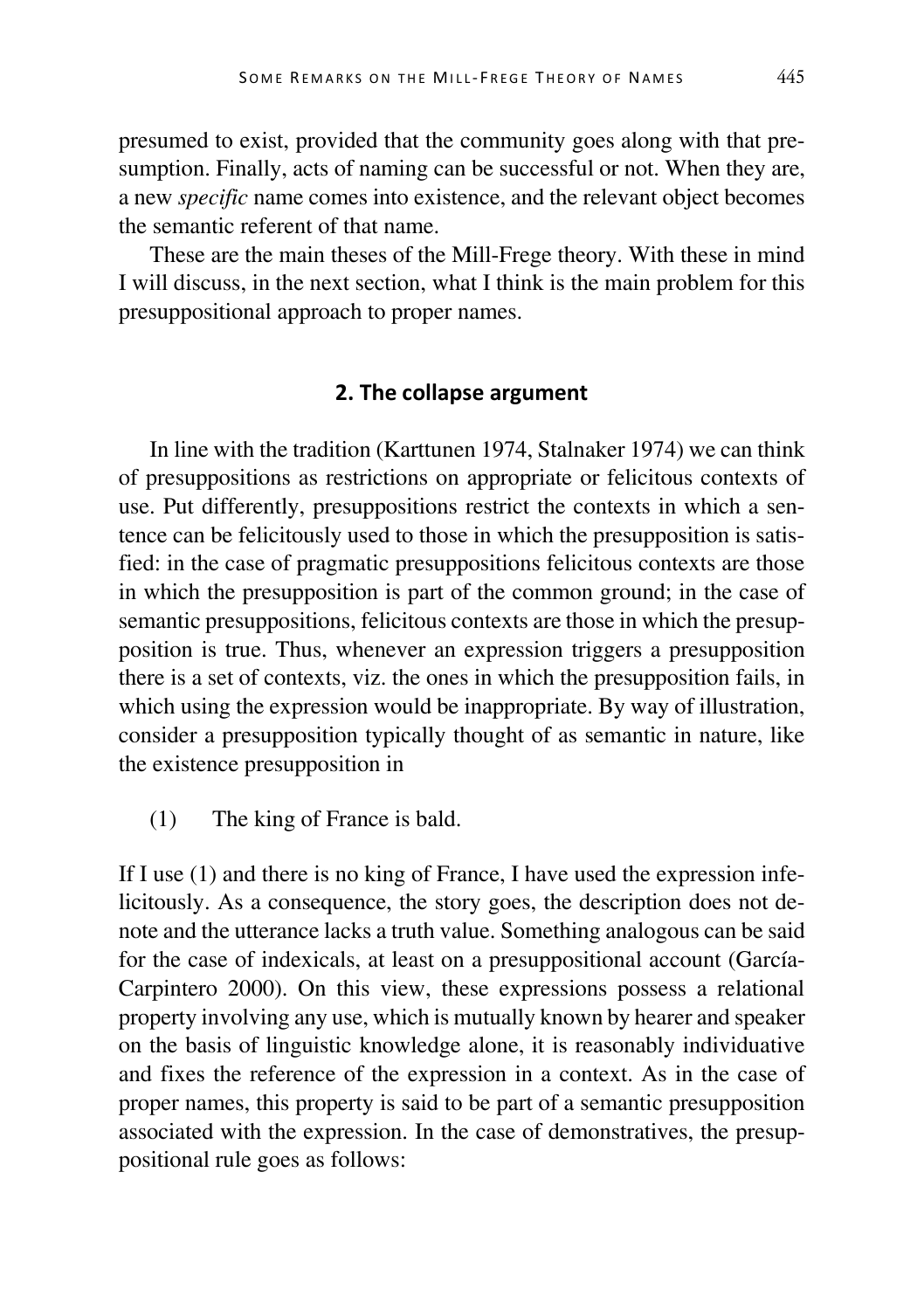That = For any use that of *that*, that refers to *x* if and only if *x* is the unique entity (in a contextually specified class *F*) 'demonstrated' when that is produced. (García-Carpintero 2017, 10)

Here, again, if I use *that* without there being a unique entity demonstrated in the context I have used the expression inappropriately, and as a consequence my token does not refer and the utterance lacks a truth value.

If names trigger semantic presuppositions we expect the same behaviour: there should be some contexts in which I use a name but, since the presupposition is not satisfied, my use is infelicitous thus the name fails to refer and the utterance lacks a truth value.<sup>[3](#page-4-0)</sup> However, there is a key difference between the case of definite descriptions and demonstratives and that of proper names. According to García-Carpintero 'each instance of *Ni* is a rule associated with a *specific* proper name: a word individuated by its linguistic features, *in particular the semantic one constituted by the act of naming which fixes its reference*' (García-Carpintero 2017, 26, my emphasis). Moreover, on the Mill-Frege theory of names, whether a given token **n** is a token of a certain specific name,  $N_i$ , is also determined by its linguistic features, in particular by the fact that it exploits the *Ni*-appellative practice instituted by a certain concrete historical act of naming which fixed its reference. Put differently, the property of being related with this or that original act of naming or appellative practice is individuative of the specific name *Ni* and tokens of it.

<span id="page-4-0"></span> <sup>3</sup> At this point a clarification is needed. We expect the same behaviour from definite descriptions, demonstratives and proper names only as long as we assume (following García-Carpintero) that the three kinds of expressions carry a semantic presupposition. On that assumption, we expect presupposition failure to lead to an infelicitous use in the three cases. Now, although it is standard to associate a semantic presupposition to definite descriptions, it is less standard to do so in the case of demonstratives and proper names. Here, for the sake of the argument, I follow García-Carpintero in granting the existence of a semantic presupposition in the three cases in order to show, in the end, that proper names behave different both from (i) expressions commonly thought to carry a semantic presupposition, like definite descriptions and (ii) expressions not so commonly thought to carry a semantic presupposition, but which García-Carpintero himself would classify as involving semantic presuppositions, like demonstratives. Thanks to a reviewer for *Organon F* for signaling this point.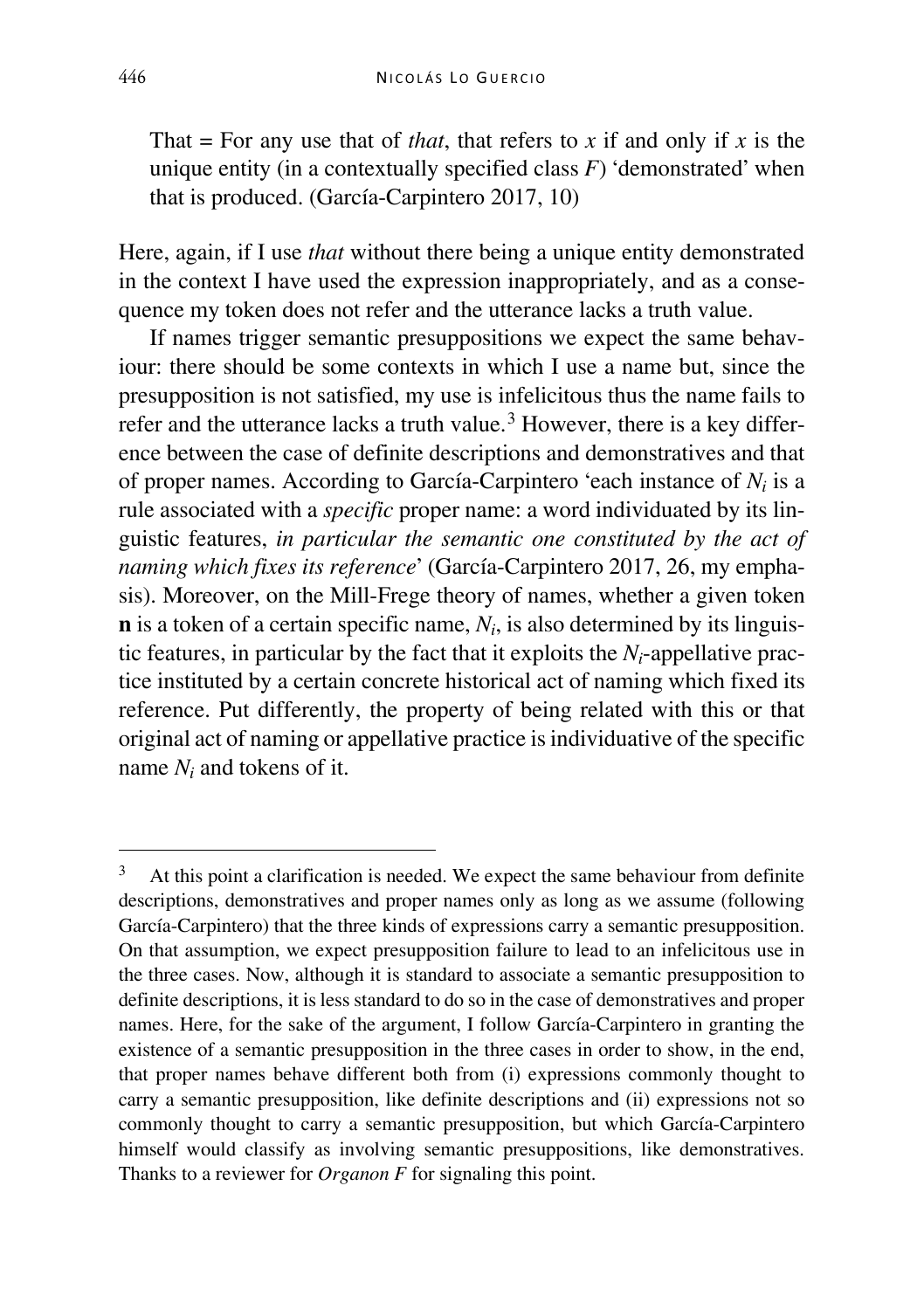This point is clear on García-Carpintero discussion of Madagascar-like cases (García-Carpintero 2017, 18-20). There, he explicitly sides with Sainsbury (2005), and against Sainsbury (2015), in claiming that in Madagascar-like cases there is no change of reference of the same specific name, but the creation of a new appellative practice, hence of a new specific name. In other words, he rejects Sainsbury's (2015) claim that the historical chain that determines the same-name relation and that which determines the same-referent relation are different. In turn, he contends that

this ignores a semantic constitutive role that the previous considerations show acts of naming to have. In a nutshell: they are intended to introduce a word; words are individuated in part by their semantic features; names, like indexicals, are *de jure* constitutively referential expressions, whose semantic referent is determined relative to what transpired at a particular act of naming. (García-Carpintero 2017, 20)

This raises a problem. If acts of naming and appellative practices are individuative of specific proper names and in addition, they are part of their presuppositional content, then presupposition failure, i.e. a token **n** not being associated with any act of naming/appellative practice, does not merely prevents the speaker from using the name felicitously but *it prevents her from using a specific name at all*, since the fact mentioned in the alleged presupposition is the fact which crucially determines whether such token is indeed a token of a specific name. To be sure, this is not the case for demonstratives in García-Carpintero's account: presuppositions associated with demonstratives play a role in fixing the reference, but they do not play any role in the individuation of the expression. The fact that there is a unique individual being demonstrated in the context is not part of the facts which determine whether the expression being used is this or that demonstrative. That's why, if such presupposition fails you have nonetheless used the demonstrative in question, although inappropriately. Something analogous can be said about the case of definite descriptions. There being a king of France plays no role in the individuation of the expression *the king of France*. Hence, you are able to use that very expression (although infelicitously) even if the presupposition fails. According to the Mill-Frege theory, in turn, being associated with a particular act of naming or being part of this or that appellative practice constitute the facts the obtaining of which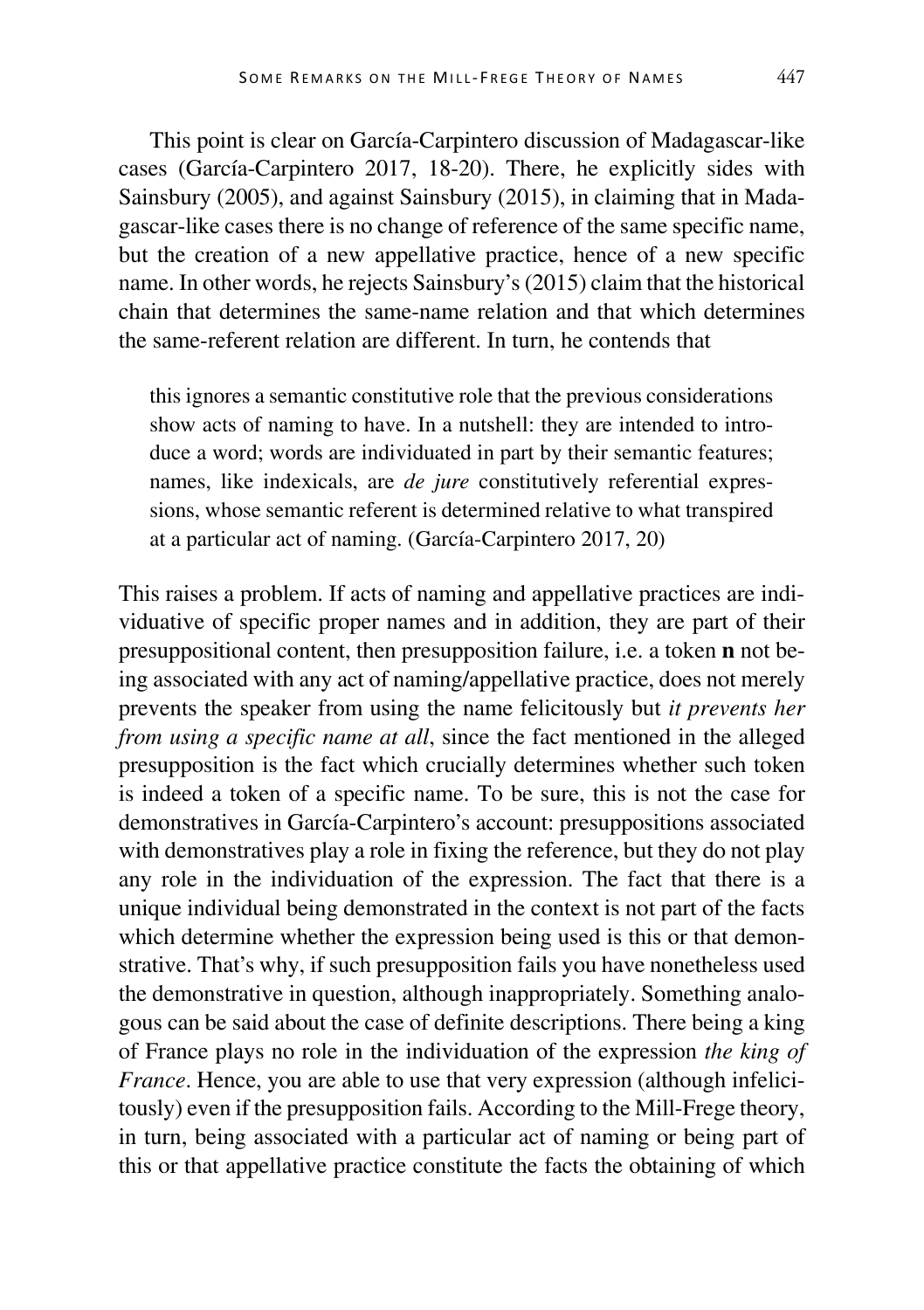make it the case that a given token is in fact a token of a specific name. As a consequence, if the presupposition fails, i.e. if those facts do not obtain, the token you produced is not a token of a specific name at all; at most, what you did was tokening a generic name instead, viz. merely a token of a phonological or orthographical articulation.

In other words, if the descriptive metalinguistic sense in question figured in a semantic *presupposition* associated with the name, it should be possible to use the name infelicitously, that is, it should be possible to use that very name even though the presupposition fails. However, if we take the Mill-Frege theory seriously, it seems that it is not possible to do that: the Mill-Frege theory makes contexts of use and *felicitous* contexts of use collapse; all contexts of use of a specific name are contexts in which the alleged presupposition holds (otherwise, you wouldn't be using a name at all). If what has been said is correct, then the metalinguistic senses discussed by García-Carpintero are not part of a semantic presupposition.

Now, what about the evidence García-Carpintero provides in favour of the presuppositional view? The main argument consists in trying to show that proper names pass the 'Hey, wait a minute!' test:<sup>[4](#page-6-0)</sup>

We have been debating what to call the cat we recently adopted; I support 'Whiskers'. Other members of my household favour 'Flaubert'. A visit friend asks 'What is the new cat like?' Out of the blue, I answer:

(2) Whiskers is adorable.

A supporter of the alternative name promptly objects: 'Hey, wait a minute, I did not know we had agreed on calling it Whiskers!' (Garcíacarpintero 2017, 15)

We can analyse the case in the light of the previous objection. García-Carpintero presents the Whiskers case as an example of an implicit act of naming. The speaker attempts at introducing a specific name for the cat, i.e. to make 'Whiskers' semantically refer to the cat. If the community accommodates the alleged presupposition the act of naming is successful and a new specific name comes into existence. If, in turn, the community

<span id="page-6-0"></span> <sup>4</sup> I will discuss two other pieces of evidence presented by García-Carpintero in the next section, once I sketch the Millian strategy I favour.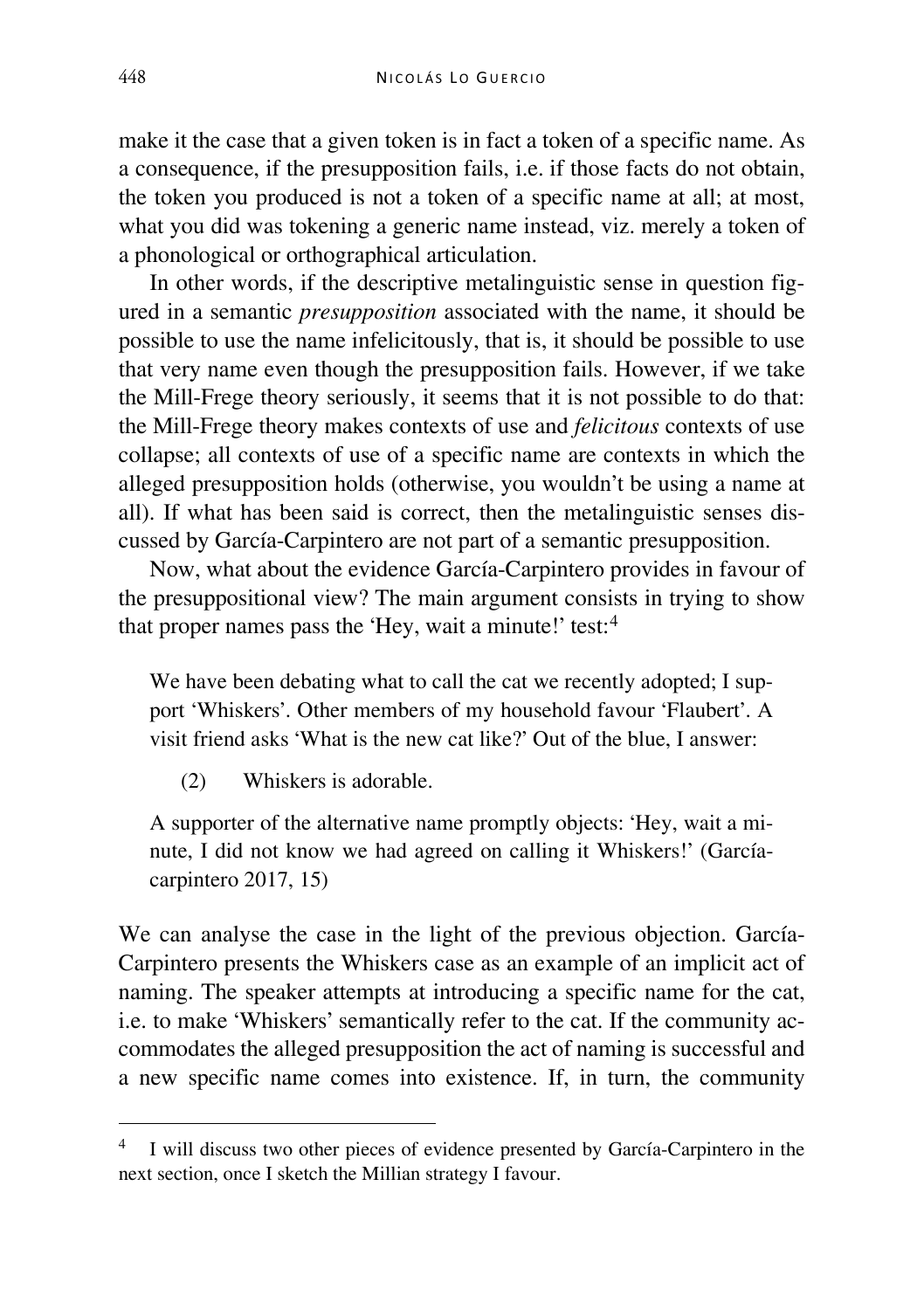refuses to conform to that practice, the act is nullified. But the question is, if the alleged presupposition fails, i.e. if the act of naming is nullified, has the speaker used (infelicitously) a specific name, *Whiskers*1, which refers to the relevant cat?[5](#page-7-0) If what I have argued in this section is correct, she has not. The speaker has tokened a generic name, the phonological articulation /Whiskers/, but she has failed to make a specific name out of it. Crucially, this is unlike typical cases of semantic presupposition: if the audience fails to accommodate the presupposition that there is a king of France after an utterance of (1) this does not nullify the fact that *the kind of France* is a legitimate expression of English.[6](#page-7-1)

For any use **Vulcan** of the proper name *Vulcani*, **Vulcan** refers to *x* if and only if *x* is the unique individual picked out in the act of naming instituting the *Vulcani*appellative practice to which **Vulcan** belongs.

The reviewer interprets the right hand of the bi-conditional as involving an existence presupposition, something like '∃*x* such that *x* is the unique…' so that the presupposition fails if and only if no unique object was picked out in the act of naming. So, since there is no unique individual picked out in the act of naming instituting the *Vulcani*-appellative practice, the presupposition fails, hence a token of *Vulcani* would be an infelicitous use of the name *Vulcani*. If this is correct, there are cases in which we see no collapse.

I have been interpreting the view differently. On my interpretation, the satisfaction of the presupposition does not guarantee that the name has a referent. This is suggested

<span id="page-7-0"></span> <sup>5</sup> García-Carpintero considers this question for explicit acts of naming of the form 'let's call … N'. He maintains that in those cases the occurrence of *N* is predicative and expresses a metalinguistic predicate whose application conditions involve a generic name. I agree with García-Carpintero on this (there is independent evidence that this type of occurrences are part of a small-clause involving a predicate – see Matushansky 2008). However, the question remains concerning implicit acts of naming (like the whiskers case) or simple occurrences of proper names in argument position in which the alleged presupposition is not satisfied. In this cases no expression of the form 'let's call … N' is used and the act of naming, if there is one, can only be implicit.

<span id="page-7-1"></span><sup>6</sup> A reviewer for *Organon F* brings up some possible counterexamples to my collapse argument. The first one is the case of empty names, like the famously discussed example of *Vulcan*. García-Carpintero does not discuss empty names in his paper, but we can apply the theory to this case. According to García-Carpintero's view, the sense associated with a token of a proper name, e.g. *Vulcani,* is something like 'whatever individual is picked out in the act of naming instituting the *Vulcan<sub>i</sub>*-appellative practice to which **Vulcan** belongs'. This sense, in turn, is an ingredient of a semantic presupposition of the following form: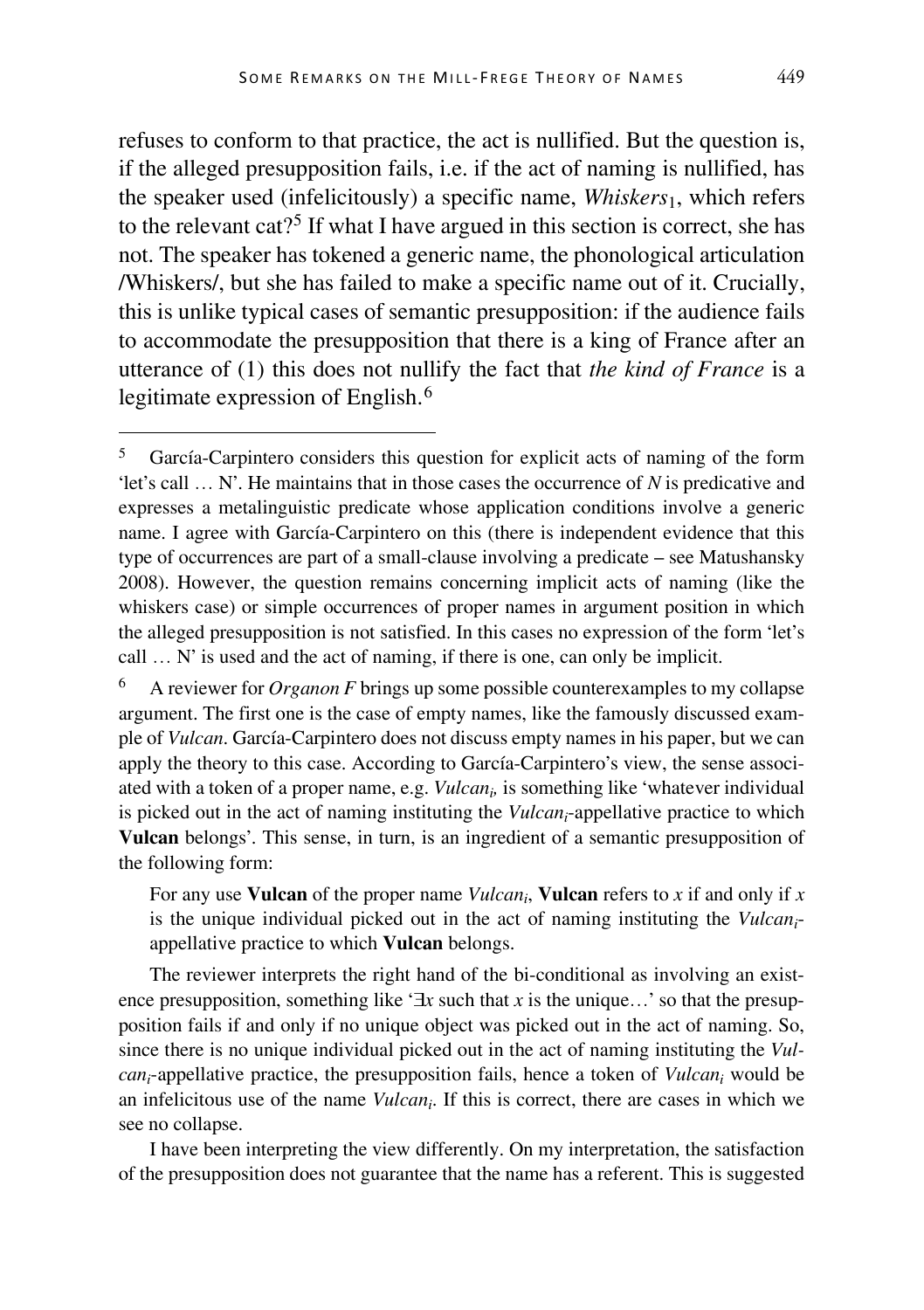To sum up. Presuppositions are constrains on felicitous contexts of use. So if a name triggers a presupposition you expect there'll be some felicitous uses of the name and some infelicitous uses thereof, depending on whether the presupposition is satisfied. But this is not what we see in the case of proper names (e.g. in the Whiskers case): if the presupposition is satisfied you have a felicitous use of the name; but presupposition failure nullifies the act of naming, preventing the name coming into existence. In that case you do not have an infelicitous use of the name, because you do not have a use of a name at all. Since this is not the behaviour one expects from semantic presuppositions, we must conclude that the metalinguistic description in discussion is not a semantic presupposition.

- A: Vulcan is a planet
- B: #Hey, wait a minute! Vulcan does not refer to anything!

If my interpretation is correct, however, the alleged presupposition associated with the name is in fact satisfied in *Vulcan* examples: the token of the name in fact refers to whatever individual is picked out in the original act of naming (since there is no individual picked out in the act of naming instituting the *Vulcani*-appellative practice to which **Vulcan** belongs, **Vulcan** does not refer).

Secondly, the reviewer suggests that if one's metasemantics of 'semantic reference' for uses of proper names includes not only the intentions of the speaker but also the availability of such intentions to the audience, there might be infelicitous uses of proper names too. As I understand the suggestion, those would be uses in which a token of a name is appropriately related with a certain appellative practice and the speaker uses the name with the intention to refer to the unique individual fixed by that practice, but such intentions are not available to the audience. However, it is important to point out that this would constitute a non-trivial departure from García-Carpintero's view. Specifically, it would introduce requisites concerning the intentions of both speaker and audience into the presuppositions associated with proper names. Maybe this alternative view escapes my collapse argument, but (i) the view still has to be shown to be plausible and (ii) I don't think these cases threat the collapse argument as an argument against García-Carpintero's current version of the Mill-Frege theory.

Ĩ

by García-Carpintero's treatment of the Whiskers case, one of the examples of presupposition failure he discusses. In that case, the problem is not that the name does not refer, but that the act of naming failed. It is also the more charitable interpretation of the view if one considers *Vulcan* examples in the light of the 'Hey, wait a minute!' test: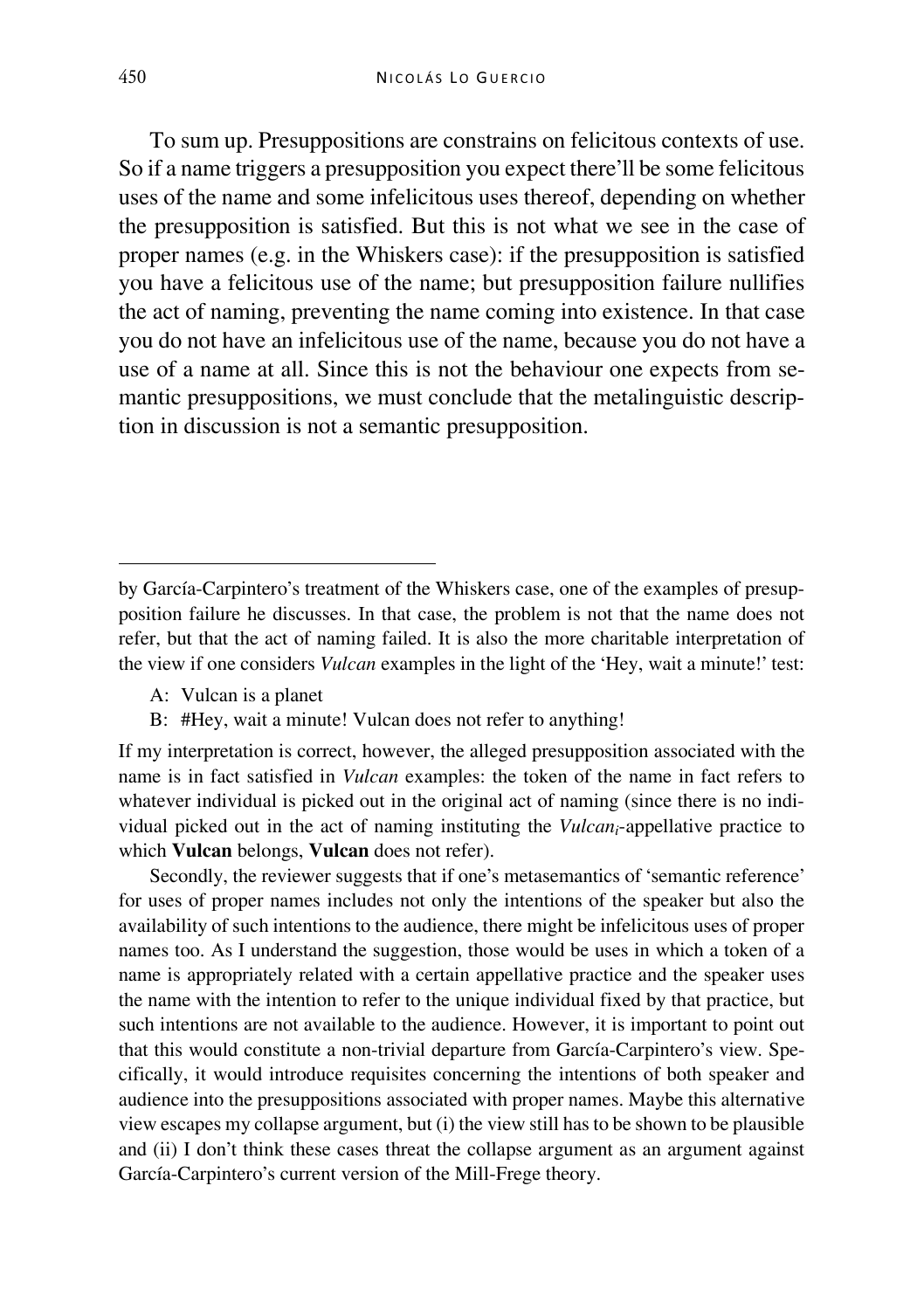#### **3. A Millian story**

According to the Mill-Frege theory, an act of naming creates a *specific* name,  $N_i$ , and fixes a referent for it, thereby instituting an appellative practice related to that name. A certain token is a token of  $N_i$  only insomuch as it exploits that appellative practice, in which case it refers to whatever object is fixed by the original act of naming, contributing only that object to truth conditions. Now, García-Carpintero maintains that the aforementioned facts figure in the semantics of the name, specifically as part of its presupposed content. In this section I sketch a Millian proposal which accounts for the aforementioned facts without making them part of the semantics of the name (not even in the broad sense of 'semantics' adopted by García-Carpintero).

In a Millian framework one can think of acts of naming and appellative practices as a collection of non-semantic (social, psychological, causal) facts<sup>[7](#page-9-0)</sup> which ground a number of semantic facts: (i) the fact that there exists a certain specific name *Ni*, which possess a certain semantic reference—in the Kaplanian vocabulary, a constant character which outputs the same object,  $i$ , in every context—and is conventionally associated with a certain phonological string /N/, and (ii) the fact that a particular token of the phonological string  $/N/$  is in fact a token of  $N<sub>i</sub>$ , which inherits its linguistic features. Within this view, the mere fact that a token **n** is produced *as a token of the specific name Ni*, conveys (in some sense of 'convey' to be specified) the information that the previously mentioned social, psychological and causal facts obtain. In other words, it conveys the information that an appellative practice is in force, traceable to an original act of naming.

In order to make sense of this view, it is crucial to find a suitable way of understanding 'convey' in the previous paragraph, in particular one that

<span id="page-9-0"></span> <sup>7</sup> A thorough treatment of the numerous facts which determine the semantic reference of a proper name is beyond the reach of this article. It will suffice to note that it will involve psychological facts, like the existence of certain intentions on the part of language users, both in acts of naming which create proper names as in referential uses which conform to the practice, sociological facts, in order to account for what Sainsbury (2005, 106) calls *unwitting* baptisms (i.e. events which lead to an unintentional creation of an appellative practice) and causal facts (consider again Sainsbury's view, according to which some baptisms require an object-related intention/mental state, for which a causal interaction with the object is required).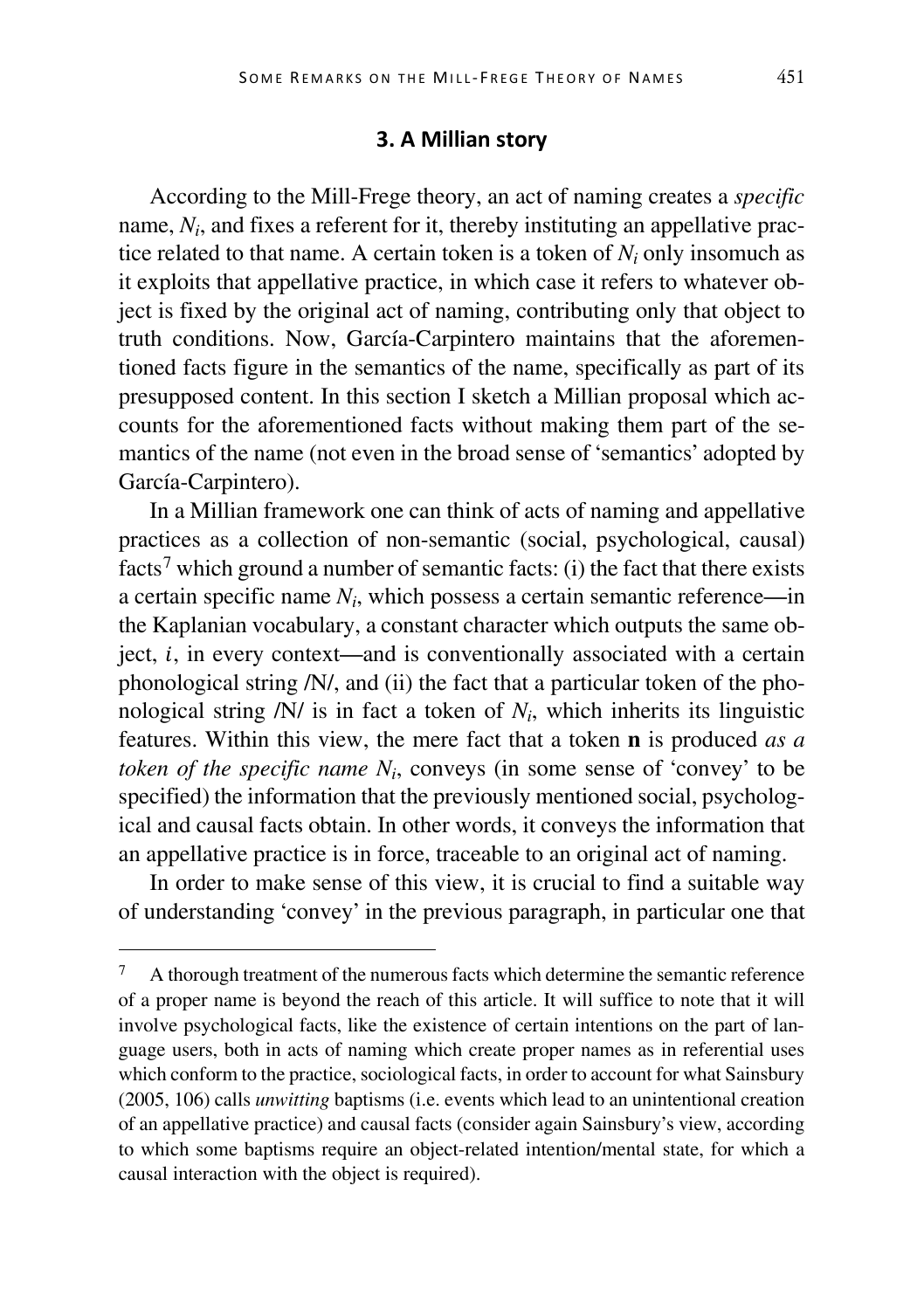does not involve incorporating the aforementioned facts as part of the semantics of the name. We can find a good candidate in Predelli's idea of use-imparted information (Predelli 2013; 2017), viz. information imparted by virtue of extra-semantic regularities encoded in the use of an expression. Predelli cashes out this notion in terms of what he denominates *settlement*. There are different forms of settlement, but the relevant in this context is Mere Settlement:

Mere Settlement

A use of an expression  $e$  in a context  $c$  *merely settles<sup>T</sup>* a sentence  $S$  iff whenever  $c \in CU^T(e)$ , *S* is True.<sup>[8](#page-10-0)</sup> (cf. Predelli 2013, 32-34)

That is, a use of an expression  $e$  merely settles<sup>*T*</sup> a sentence if and only if that sentence is true in every context of use of  $e$  of a certain type  $T$ .<sup>[9](#page-10-1)</sup> By way of illustration consider some of Predelli's examples. Since arguably tokening a linguistic expression requires intentional agents, every use of an expression in a context *c* merely settles the sentence 'there exist, have existed or will exist intentional agents in  $c_w$ . That is, in every context of use of any expression the foregoing sentence is true. Likewise, every use of 'I am hungry' settles 'there exists, have existed or will exist tokens of a sentence which contains an indexical'. Crucially, this information is not conveyed by semantic means, wherever you draw the semantic line: it is information imparted by virtue of the peculiarities of linguistic use.

Now, the Millian can think of the kind of metalinguistic information which García-Carpintero locates at the presuppositional level as use-imparted information, merely settled by uses of proper names. According to this idea, a context of use of a specific name  $N_i$  is a context in which there is a token **n** of *Ni*, endowed with a particular character, viz. a constant function which outputs an object *i* in every context. Now, as we already said, on this view tokens are individuated by their belonging to a certain appellative practice and their being related with an original act of naming which uniquely fixed its semantic referent. Hence, every context of use of  $N_i$  is a

<span id="page-10-0"></span>Every sentence which is true in virtue of character alone is settled by the use of any expression. Mere settlement leaves aside these sentences.

<span id="page-10-1"></span>Some sentences can be merely settled for some types of use but not for others. However, some sentences can be merely settled for *all* types of use.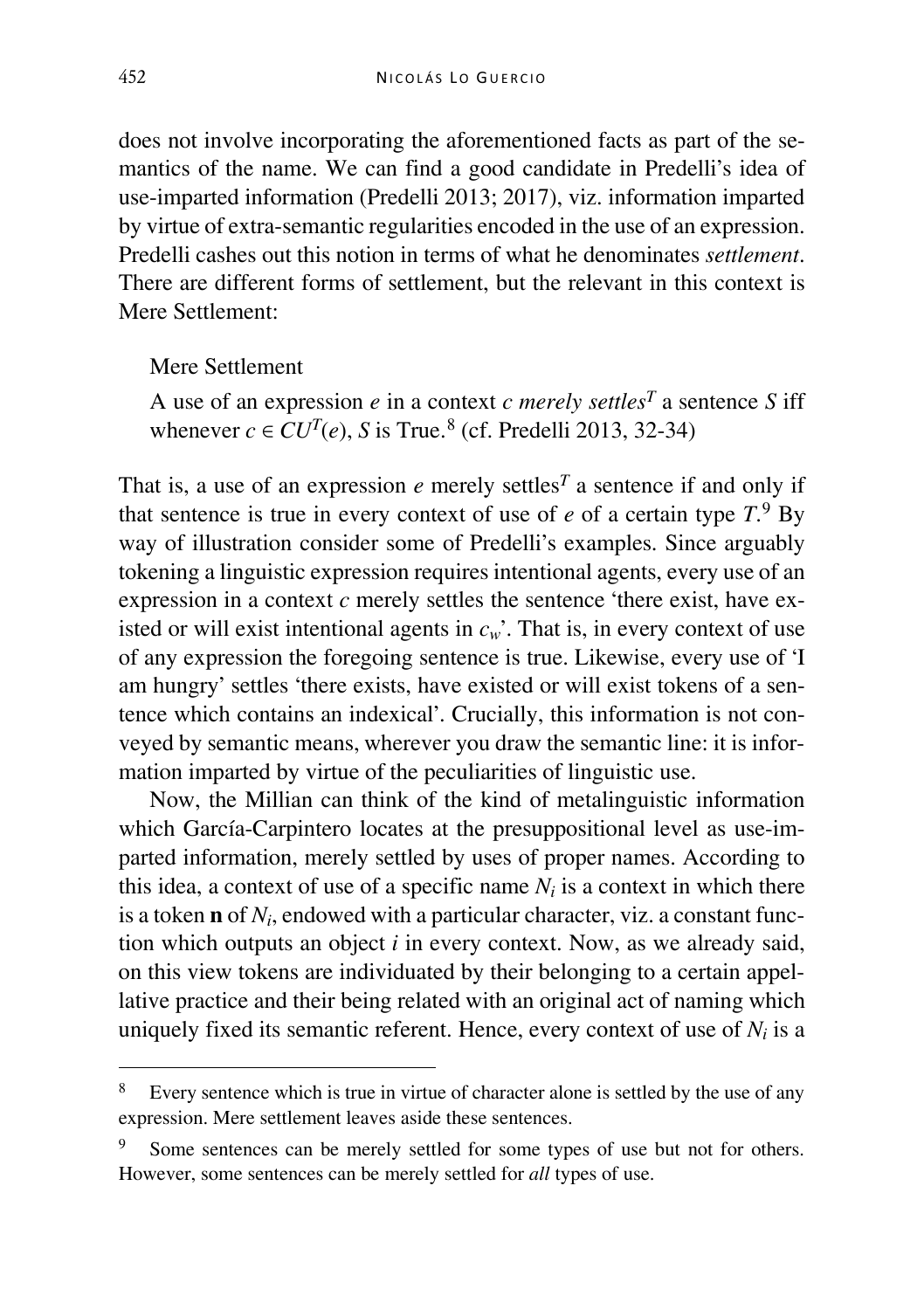context in which at  $c_w$  at least one expression semantically refers to *i*, that is, a context in which there is at  $c_w$  a corresponding act of naming/appellative practice which conventionally relates the generic name /N/ to *i*, so that  $i$  is the unique individual picked out in the act of naming instituting the  $N_i$ appellative practice to which **n** belongs. In other words: every use of a specific name imparts the information that the non-semantic facts which must obtain for the specific name to exist, in fact obtain. Crucially though, this is not information encoded in the conventional meaning of the name but conveyed in virtue of the fact that a *specific* name was used.

The view roughly sketched above has the virtue of explaining several facts discussed by García-Carpintero, which supposedly support the thesis that there are metalinguistic senses which belong to the semantics of proper names. One of these facts concerns some patterns of inference which appear to be problematic for Millianism:

Peter is hungry

∴ Someone called Peter is hungry

Although logically invalid, this inference seems acceptable in some circumstances (see Leckie 2012 and Schoubye 2016). This represents a challenge for the Millian: it is not possible to account for the acceptability of the inference in terms of truth conditional content; but it seems that truth conditional content is the only explanatory tool the Millian has at her disposal, since for her names are just tags whose sole semantic contribution is the object to which the name refers. The Mill-Frege theory, in turn, can offer a straightforward explanation: the inference is not valid in general, but it is truth-preserving across felicitous contexts, i.e. contexts in which the presupposition of the premise is met and the premise is true. However, the Millian view previously sketched can also account for these patterns. On this view every use of a proper name  $N_i$  *merely settles* the sentence 'someone is called *Ni*'. Hence, the inference is truth-preserving for every context in which the premise is *used* and is true.

Another piece of evidence that García-Carpintero presents as supporting the Mill-Frege view has to do with speakers' awareness of the metalinguistic description in question, manifested in their disposition to accommodate alleged presuppositions (as it would be the case in the Whiskers case, if the audience did not object the assertion). This fact, however, is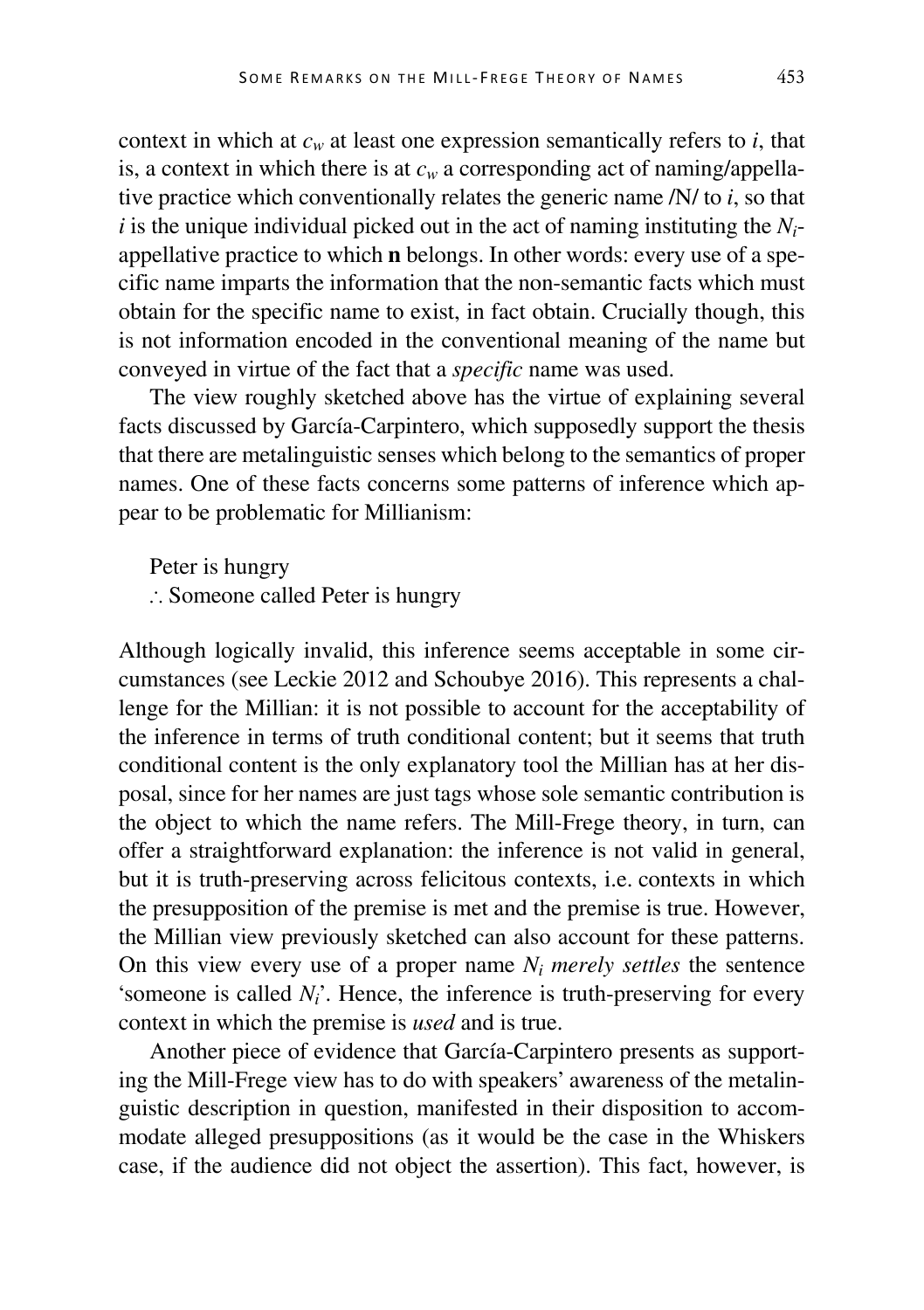compatible with a Millian account as the one presented above. On this view the existence of a social convention (an appellative practice) which is being exploited by the name user is information imparted by extra-semantic means, by virtue of it being the fact which individuates the name and grounds its having these or those semantic features. Thus, it is expected for speakers to be able to somehow recover or become aware of the fact that an appellative practice is in place or, to the contrary, to point out that the token produced is not associated with any appellative practice, i.e. it is not a token of an actual specific name.

In addition, we should point out that accommodation alone is not a reliable test for presuppositionality. Accommodation involves adjusting the 'conversational score', in Lewis' terms, so as to ensure (ceteris paribus and within certain limits) that the speakers' utterances will come out true, or otherwise acceptable (Lewis 1979). The process might take place in the face of presupposed content but also while fixing the values of implicit arguments, establishing reference points ('come', 'go' and so on) or, crucially, resolving lexical or structural ambiguity. So the fact that the audience is ready to accommodate the proposition that the referent of a certain name is called 'N' is compatible with the non-presuppositional, Millian position just outlined: if someone uses an articulation /N/ bare in argument position the audience will try to ensure (ceteris paribus and within certain limits) that the utterance will come out true or otherwise acceptable. That involves accommodating the fact that the articulation employed is that of a specific name, i.e. that there is an appellative practice which is being exploited by the speaker. Put differently, the fact that the audience accommodates is not the semantic fact that the specific name being used refers to this or that object, but the pre-semantic fact that the articulation being tokened is in fact a specific name.

### **4. Conclusion**

To sum up, we have shown that the Mill-Frege view faces a serious problem. On the one hand the claim that names trigger semantic presuppositions involving a descriptive metalinguistic sense, when combined with the theory's stance concerning the way of individuating specific names, has an unwelcome consequence, namely that of making contexts of use and